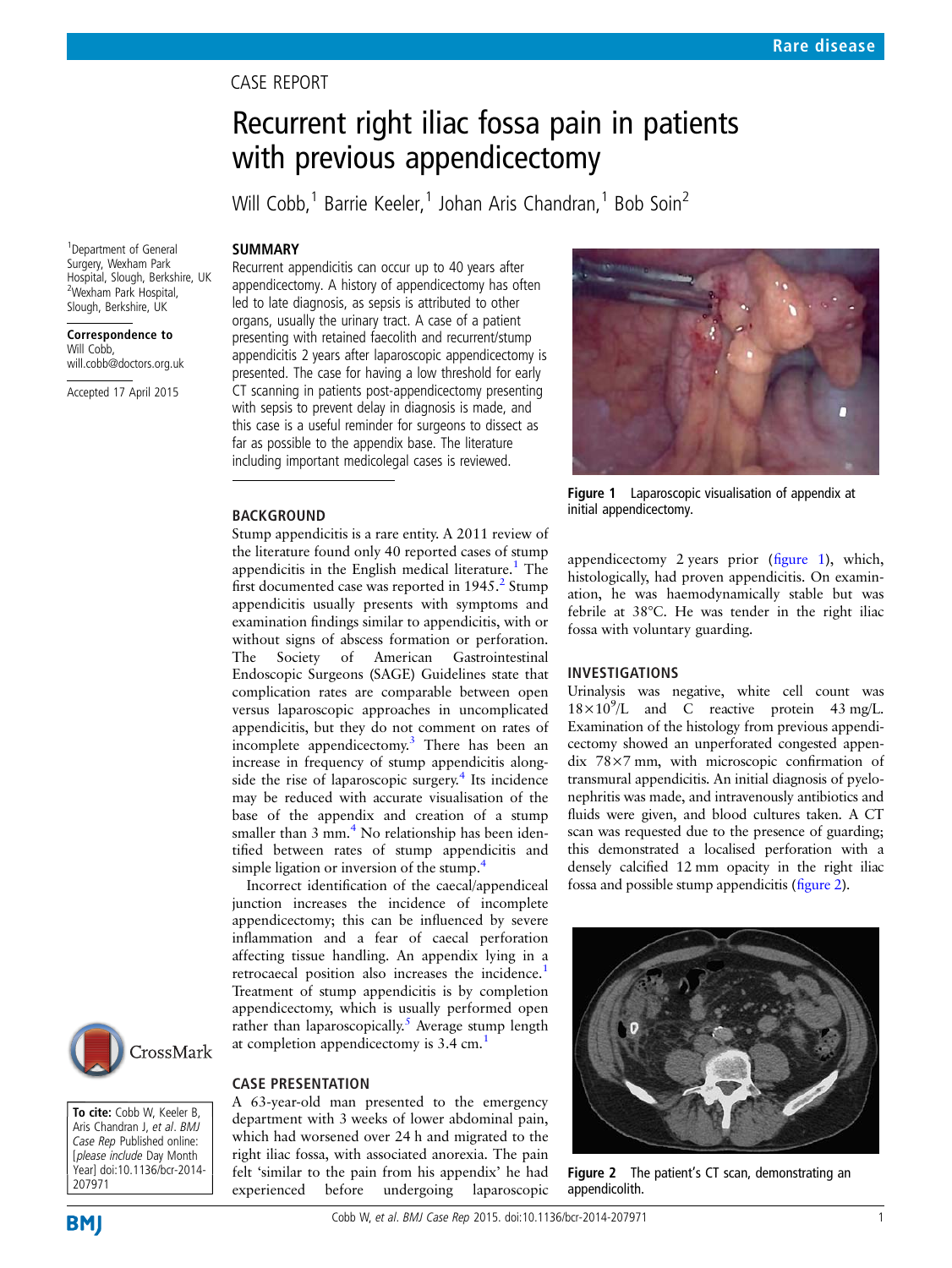#### <span id="page-1-0"></span>TREATMENT

At operation, the remaining appendix was removed and the patient made an uneventful recovery, with confirmation of inflamed residual appendix tissue on histology.

#### **DISCUSSION**

Incomplete appendicectomy can cause recurrent presentation of right iliac fossa pain through various aetiologies including stump appendicitis, presence of a duplicate appendix, $6$  or failure to resect the appendix at initial operation (due to misidentification of the appendix, and inadvertent resection of ovarian tissue, fallopian tube or fat). Any of these can have significant medicolegal ramifications—in May 2013, a patient was awarded US\$1 359 548 in a case of stump appendicitis following incomplete appendicectomy.<sup>7</sup> While to the authors it is difficult to determine that the payout made was justifiable, and while this highlights incomplete resection is not the standard of care, it is not certain that such a verdict would be reached in the UK. While incomplete resection could form part of the consent form for laparoscopic appendicectomy, this is not ideal; however, it may be merited in patients with significant comorbidities where the surgeon is keen not to convert to an open operation and it is difficult to completely determine where the base is. Furthermore, it is recommended that surgeons take a photo of the transected appendix base where possible during laparoscopic appendicectomy as this can provide valuable evidence at a later date.

There is no comprehensive literature following up long-term complications of incomplete appendicectomy, and there are no documented cases of malignant change within a residual appendix stump—although one study documented the presence of mucinous cystadenoma leading to a mucocoele.8 Laparoscopic identification and removal of a faecolith may help guarantee complete appendicectomy, however, not all inflamed appendices will have a faecolith. It should also be noted that in the event of incomplete appendicectomy and a following 'grumbling' appendicitis, a faecolith may develop subsequent to the primary procedure.

Incomplete appendicectomy should, as such, remain in the back of the physician's mind when confronted with a patient presenting with right iliac fossa pain and previous appendicectomy, along with other relevant differential diagnoses including intra-abdominal collection, caecal/ovarian malignancy or diverticulitis—all frequently identifiable at CT. Cases of incomplete appendicectomy may be diagnosed late as a failure to consider it a plausible diagnosis and may increase the morbidity associated through perforation/abscess formation.

It has previously been demonstrated that CT is more useful than ultrasound scan (USS) for preoperative diagnosis of stump appendicitis, $9$  we recommend that physicians should have a low threshold for CT scanning due to its high sensitivity and specificity, and ability to aid prompt, accurate diagnosis. The role of diagnostic laparoscopy is also valid when investigating recurrent right iliac fossa pain in establishing a specific diagnosis, but there is often reluctance to choose this option in a patient who

has already undergone surgery. This reluctance is both on the part of the surgeon and, not infrequently, the patient, in the absence of a clear therapeutic benefit for surgery.

It should also be noted that CT scanning is better than USS when looking for an *initial* presentation of appendicitis, while USS is usually a better modality for identifying ovarian pathology. However, hospital policy often varies regarding CT versus USS and the clinical picture and/or most likely differential should be considered when making this decision.

We feel that positive predictors in this patient group (and thus indicators to consider early CT) include the 'typical' migratory presentation of appendicitis, which the patient may even be familiar with from the previous episode, and the presence of sepsis. Timing of the episode may not be a positive predictor; cases have been documented from between a few months to >50 years after the initial operation. However, this should remind physicians that time elapsed does not rule out this rare but highly significant diagnosis.

#### Learning points

- ▶ Consider early CT scanning in adult patients with recurrent right iliac fossa pain and a history of appendicectomy.
- ▸ 'Positive predictors' could include the typical 'migratory' pain of appendicitis, and presence of sepsis.
- $\triangleright$  Do not exclude stump appendicitis from differential diagnosis on the basis of time since operation.

Contributors WC wrote the report in conjunction with BK and BS and reviewed notes and took data. JAC performed the literature search and contributed to writing.

Competing interests None declared.

Patient consent Obtained.

Provenance and peer review Not commissioned; externally peer reviewed.

#### **REFERENCES**

- 1 Roberts KE, Starker LF, Duffy AJ, et al. Stump appendicitis: a surgeon's dilemma. [JSLS](http://dx.doi.org/10.4293/108680811X13125733356954) 2011;15:373–8.
- 2 Rose TF. Recurrent appendiceal abscess. Med J Aust 1945;32:652-9.
- 3 Korndorffer JR Jr, Haggerty S, Stefanidis D, et al. Society of American Gastrointestinal and Endoscopic Surgeons. Los Angeles: SAGES publication #5 printed Oct 1992, revised Apr 2009. Cited 1 Oct 2014. [http://www.sages.org/publications/guidelines/](http://www.sages.org/publications/guidelines/guidelines-for-laparoscopicappendectomy/) [guidelines-for-laparoscopicappendectomy/](http://www.sages.org/publications/guidelines/guidelines-for-laparoscopicappendectomy/)
- 4 Mangi AA, Berger DL. Stump appendicitis. Am Surg 2000;66:739–41.
- 5 Liang MK, Lo HG, Marks JL. Stump appendicitis: a comprehensive review of literature. Am Surg 2006;72:162–6.
- 6 Heetun M, Stavrinides V, Keeler B, et al. A tale of two appendices—an unexpected finding. [J Surg Case Rep](http://dx.doi.org/10.1093/jscr/2012.3.5) 2012;2012:5.
- Verdictsearch [Internet]. Cited 1 Oct 2014. [http://verdictsearch.com/verdict/](http://verdictsearch.com/verdict/incomplete-appendectomy-led-to-infection-patient-claimed/) [incomplete-appendectomy-led-to-infection-patient-claimed/](http://verdictsearch.com/verdict/incomplete-appendectomy-led-to-infection-patient-claimed/)
- 8 Johnson MA, Jyotibasu D, Ravichandran P, et al. Retention mucocele of distal viable remnant tip of appendix: an unusually rare late surgical complication following incomplete appendectomy. World J Gastroenterol 2006;12:489–92.
- 9 Shin LK, Halpern D, Weston SR, et al. Prospective CT diagnosis of stump appendicitis. [Am J Roentgenol](http://dx.doi.org/10.2214/ajr.184.3_supplement.01840s62) 2005;184:S62–4.